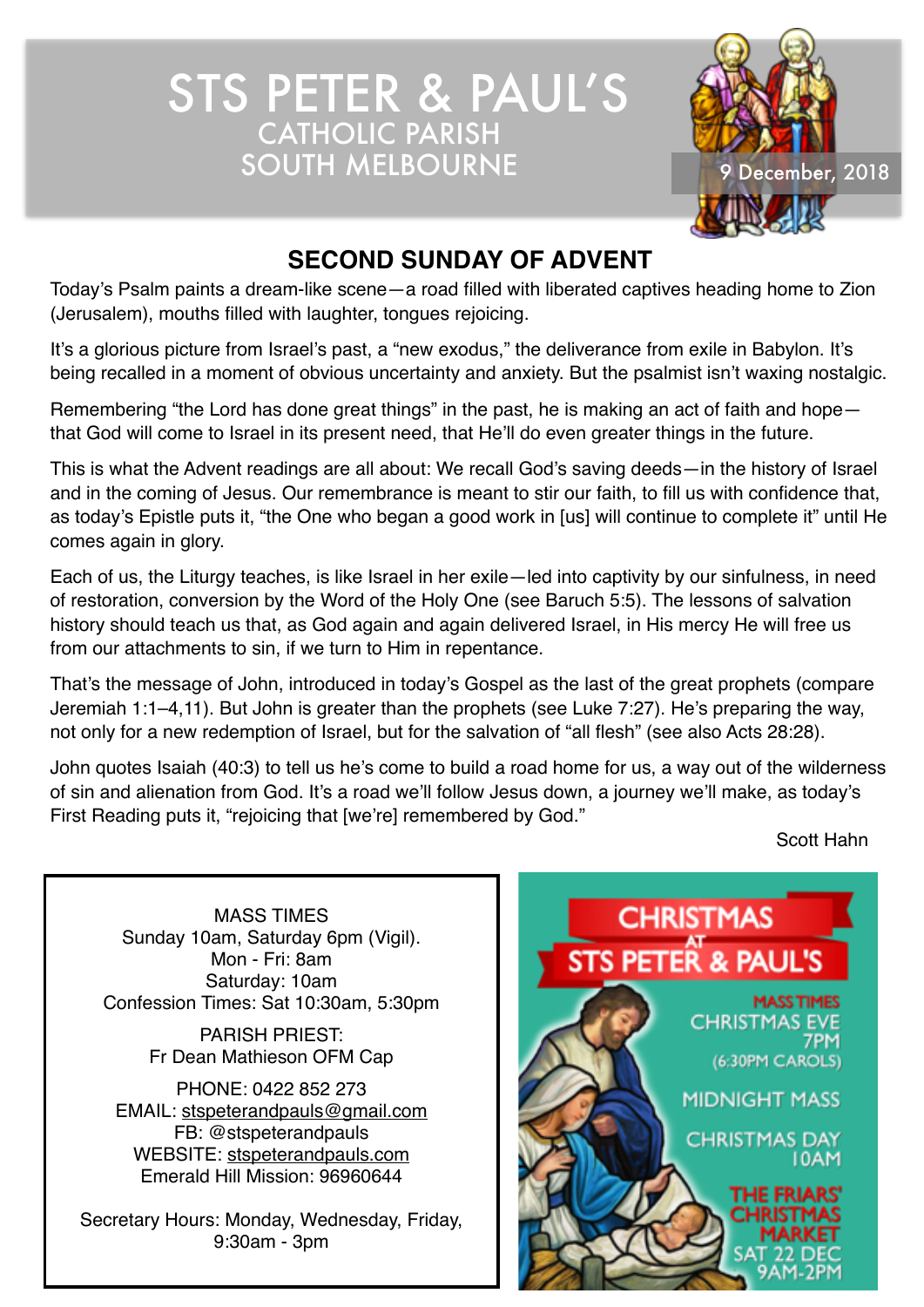#### *Please remember in your prayers and Masses the following people who are ill:*

Sr. Annunciata Fcj, Pauline O'Hara, Valda Hogan, Flo O'Hara, Sr. Joyce Stewart, Celestine Ressia, Peter Wood, Vandersman Family, Joanne Kilmer, Liliana Bobadilla, Ruby Roxas, Eunice Costa, Richard Fennessy, Eunice Costa, Giovanna Santarossa, James Burnes, James Watkins, Bonnie Breen, Maurita Carlisle, Jeff Martin, Naomi McSweeney, Mary Quirke, Ilse Miranda, Neil Baker, Helen Keighery, Alison Fraser



We're doing a bit of a drive for tins/jars of instant coffee for Open House and the food van. Any donations would be very much appreciated.